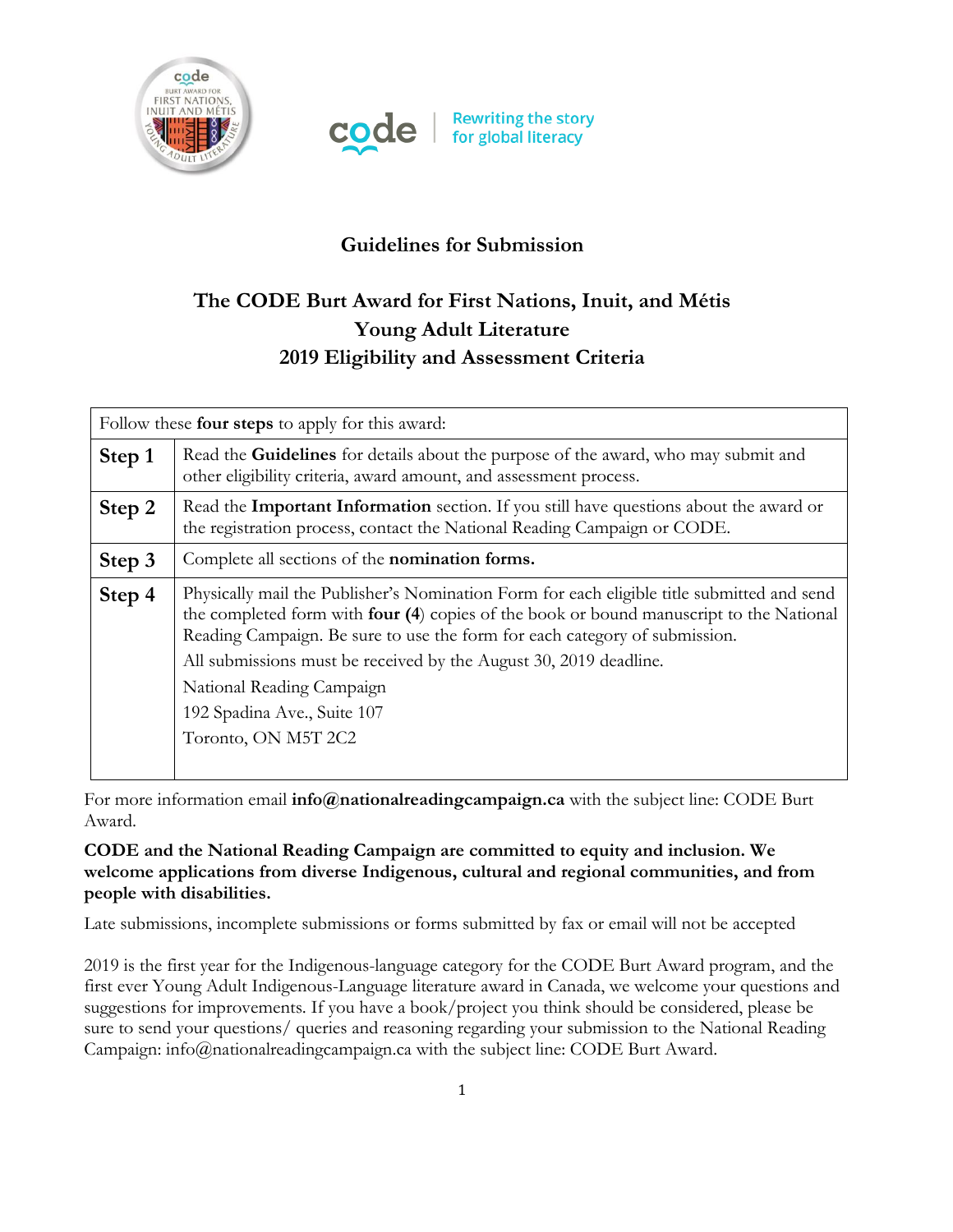

### **Deadline: 30 August 2019**

#### **English-Language Category:**

- Only eligible book publishers operating in Canada can submit titles (see page 5 for criteria).
- Eligible manuscripts and books published **in English** between February 15, 2018 and April 30, 2019
- Must be written, illustrated or translated into English by First Nations, Inuit, or Métis creators.
- The award is given for literary and artistic excellence for works that are accessible, written at the appropriate reading level, and culturally relevant to First Nations, Inuit, and Metis youth ages 12-18.
- Accepting: Novels, novellas, short story and poetry collections by a single author, graphic novels, and creative non-fiction.
- Not accepting non-fiction such as text books, history, biology, math or science, or any other instructional non-fiction.
- One winner and one honour book will be selected.
- The creators of the winning book (author, translator or graphic novel illustrator) will receive a total of \$6,000 CAD.
- The creators of the honour book (author, translator or graphic novel illustrator) will receive a total of \$3,000.00 CAD.
- The publishers of the winner and honour title will receive a guaranteed purchase of books of up to 2,500 copies each.

#### **NEW in 2019 Indigenous-Language Category:**

- Only eligible book publishers operating in Canada can submit titles (see page 5 for criteria).
- In 2019: Eligible manuscripts and books published **in any Indigenous-language in Canada** between **January 1, 2014 and April 30, 2019.**
- Must be written, illustrated, translated by First Nations, Inuit, or Métis creators
- The original author of books translated from English into any Indigenous language must be First Nations, Inuit, or Métis.
- Accepting: novels, novellas, short story and poetry collections by a single author, hi/lo (high interest/low reading level) fiction, graphic novels, and creative non-fiction.
- Not accepting: children's picture books, non-fiction such as text books, history, biology, math or science, or any other instructional non-fiction.
- Must include an English translation (published or unpublished) for eligibility purposes that reflect the quality and content of the Indigenous-language work.
- If the submission is a translated work, it must be based on a publication that was written by a First Nations, Inuit, or Métis author.
- One title will be selected as the winner. The creators of the winning book (author, translator, graphic novel illustrator) will be awarded total of \$6,000 CAD.
- The publisher of the winning title will receive a guaranteed purchase appropriate to the size of the language community of the winning title, but no more than 2,500 copies.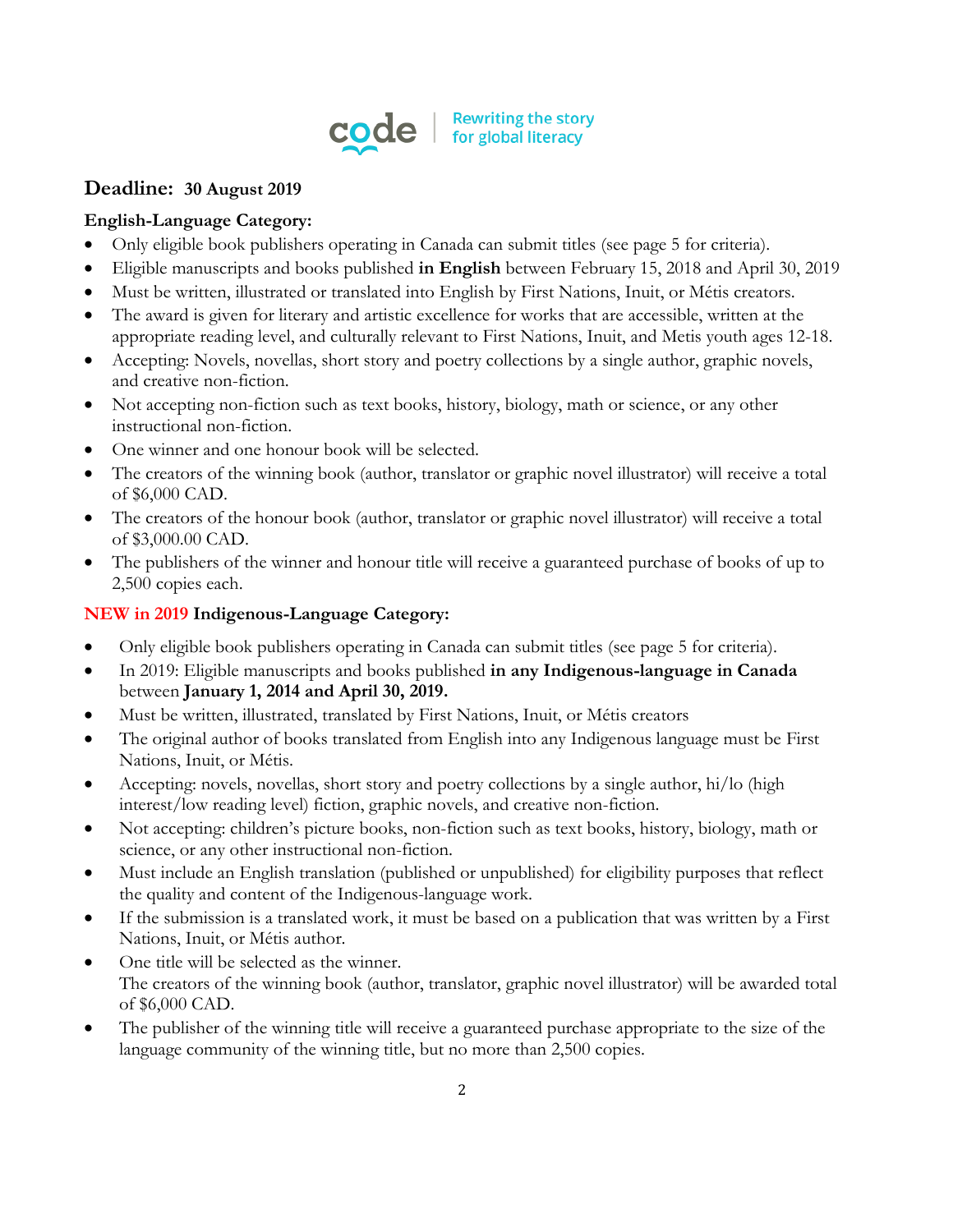

There are now two categories for submission: English-Language and Indigenous-Language. Before making your submission, please review the following guidelines.

## **GUIDELINES**

.

| Description of<br>the Award | The CODE Burt Award for First Nations, Inuit, and Métis Literature is a literary<br>award and readership initiative established by CODE with the generous support of<br>Canadian philanthropist William (Bill) Burt and the Literary Prizes Foundation, now<br>known as the Consecon Foundation. This Award supports and promotes the writing<br>and publishing of high quality, culturally relevant literary works for young adults.                                                                                                                             |
|-----------------------------|-------------------------------------------------------------------------------------------------------------------------------------------------------------------------------------------------------------------------------------------------------------------------------------------------------------------------------------------------------------------------------------------------------------------------------------------------------------------------------------------------------------------------------------------------------------------|
|                             | The awards are given annually to English-language literary works for Young<br>Adults (ages 12-18) that are written or translated into English by First Nations,<br>Inuit, or Métis authors.                                                                                                                                                                                                                                                                                                                                                                       |
|                             | In 2019, we are also awarding a book written or translated into any Indigenous-<br>language as listed by Statistics Canada, created by First Nations, Inuit, or Métis<br>authors/illustrators/translators. The work must be written for a young adult<br>audience.                                                                                                                                                                                                                                                                                                |
|                             | The award is for Young Adult literature and is open to novels, short story and<br>poetry collections by a single author, graphic novels, and creative non-fiction. We<br>are not accepting children's picture books, non-fiction such as text books, history,<br>biology, math or science, or any other instructional non-fiction.                                                                                                                                                                                                                                |
|                             | Up to two finalists will be selected from the English-language shortlisted titles (up to<br>5 titles in the shortlist). One winner and one honour book will be selected in the<br>English-language category. One winner will be selected in the Indigenous-language<br>category. The creators of the winning books (author, translator or graphic novel<br>illustrator) will be awarded a total of \$6,000 CAD. The creators of the English-<br>language honour book (author, translator or graphic novel illustrator) will receive a<br>total of \$3,000.00 CAD. |
|                             | CODE will purchase a minimum of 2,500 copies each of the English-language<br>winning and honour book, and the appropriate number for the Indigenous-language<br>community. These are distributed to schools, libraries, communities and Friendship<br>Centres serving First Nation, Inuit and Métis peoples across Canada.                                                                                                                                                                                                                                        |
|                             | Publishers of the winning and honour books are expected to actively market their<br>book through regular sales channels and provide electronic access in as many digital<br>formats as possible.                                                                                                                                                                                                                                                                                                                                                                  |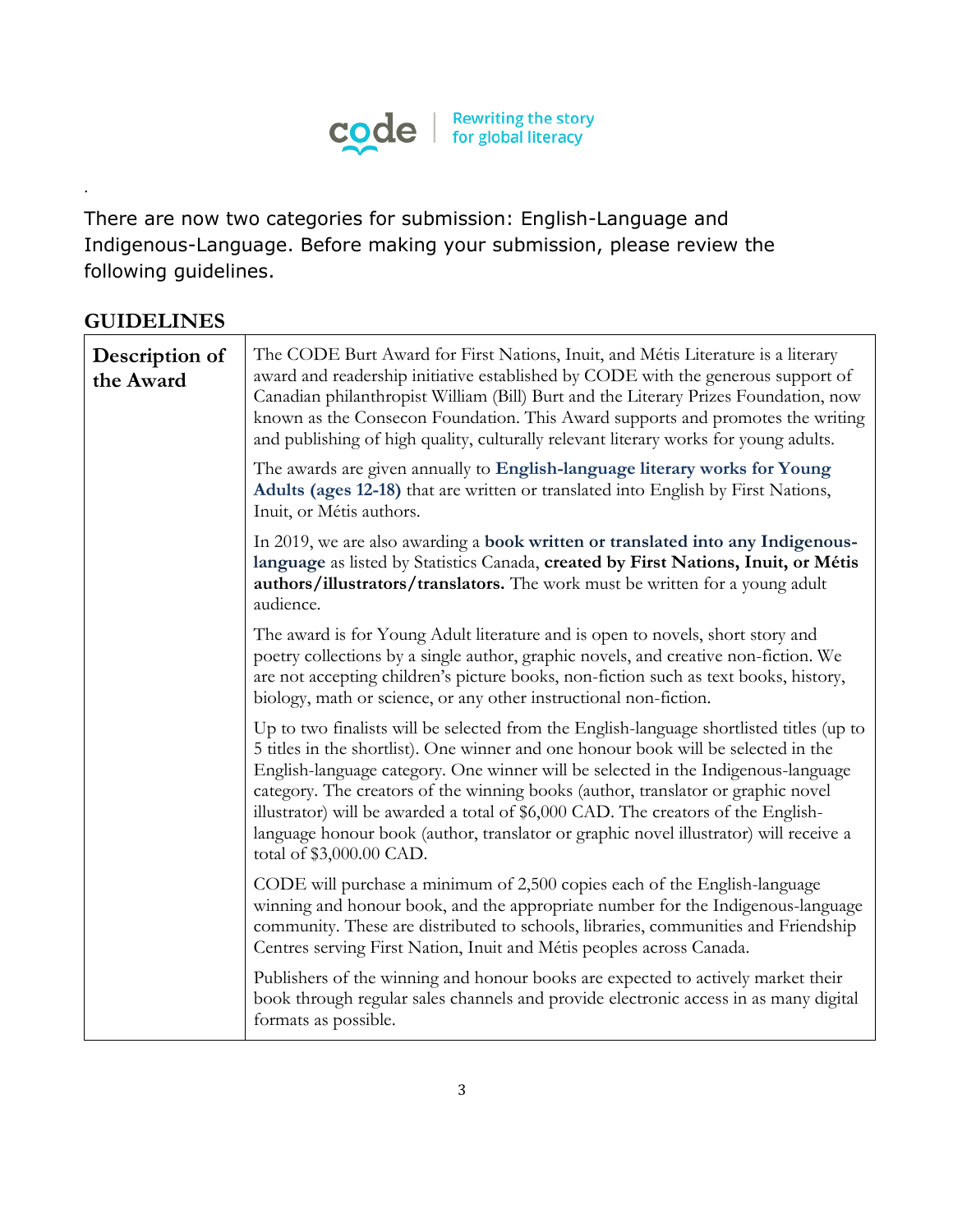

| In 2019, we are also accepting books written or translated into any Indigenous-<br>language as listed by Statistics Canada, created by First Nations, Inuit, or Métis<br>authors/illustrators/translators. The work must be written for a youth/young<br>adult audience.                                                                       |
|------------------------------------------------------------------------------------------------------------------------------------------------------------------------------------------------------------------------------------------------------------------------------------------------------------------------------------------------|
| As this is the first year for the Indigenous-language award we are accepting<br>submissions of Indigenous-language books published between January 1,<br>2014 and April 30, 2019.                                                                                                                                                              |
| The Indigenous-language category is open to novels, novellas, short story and poetry<br>collections by a single author, hi/lo (high interest/low reading level) novels, graphic<br>novels, and creative non-fiction.                                                                                                                           |
| The Indigenous-language award submissions must be accompanied by an English<br>translation (published or unpublished) for eligibility and adjudication purposes that<br>reflect the quality and content of the Indigenous-language work.                                                                                                       |
| We are not accepting children's picture books.                                                                                                                                                                                                                                                                                                 |
| We are not accepting non-fiction such as text books, history, biology, math or<br>science, or any other instructional non-fiction.                                                                                                                                                                                                             |
| If the submission is a translated work, it must be based on a publication that was<br>written by a First Nations, Inuit, or Métis author.                                                                                                                                                                                                      |
| One title will be selected from the Indigenous-language shortlisted titles (up to 5<br>titles in the shortlist). The creators of the winning book (author, translator or<br>graphic novel illustrator) will be awarded total of \$6,000 CAD.                                                                                                   |
| The publisher of the Indigenous-language book will be granted a guaranteed<br>purchase appropriate to the size of the language community, but not greater than<br>2,500 copies. The winning book will be distributed to the most appropriate schools,<br>libraries, friendship centres, literacy and learning programs, and community centers. |
| The publisher of the winning book is expected to actively market their book through<br>regular sales channels and provide electronic access in as many digital formats as<br>possible.                                                                                                                                                         |
| In the case where a publisher submits the same book into both the English-language<br>and the Indigenous-language categories, the books will be considered on their own<br>merit and awarded accordingly.                                                                                                                                      |
|                                                                                                                                                                                                                                                                                                                                                |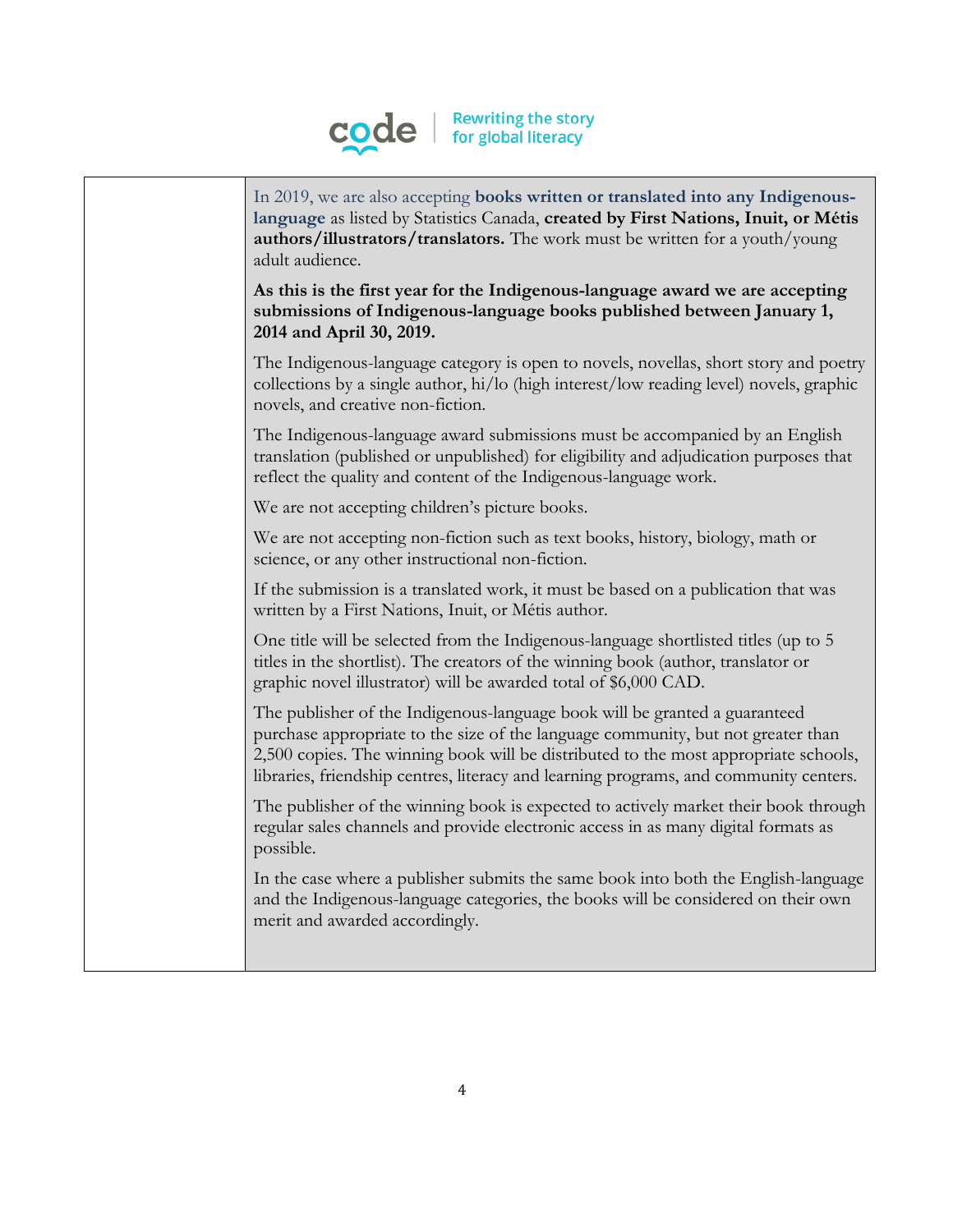

| Objectives of<br>the Award                                                                             | The objective of the award is to champion literacy, build language skills and foster<br>the love and habit of reading by ensuring that Indigenous readers have access to<br>high-quality, culturally-relevant and engaging reading materials.                                                                                                                                                                                                                                                                                                                                                                                                                                                    |
|--------------------------------------------------------------------------------------------------------|--------------------------------------------------------------------------------------------------------------------------------------------------------------------------------------------------------------------------------------------------------------------------------------------------------------------------------------------------------------------------------------------------------------------------------------------------------------------------------------------------------------------------------------------------------------------------------------------------------------------------------------------------------------------------------------------------|
|                                                                                                        | Specific objectives:                                                                                                                                                                                                                                                                                                                                                                                                                                                                                                                                                                                                                                                                             |
|                                                                                                        | to recognize excellence in literature for First Nation, Inuit, and Métis young<br>adults<br>to increase the sense of cultural identity in First Nation, Inuit, and Métis peoples<br>$\bullet$<br>to support the development and acquisition of language skills<br>٠<br>to help foster an enthusiasm and appreciation for reading<br>to improve access to supplementary reading materials at a critical stage of<br>learning<br>to increase the stock of First Nation, Inuit, and Métis-authored literature in<br>Canadian schools and communities through the general book trade<br>to stimulate and support the development of First Nation, Inuit, and Métis<br>oriented publishing in Canada. |
| Eligibility of<br>Publishers                                                                           | Only eligible book publishers operating in Canada can submit titles for<br>consideration. Publishers must:                                                                                                                                                                                                                                                                                                                                                                                                                                                                                                                                                                                       |
|                                                                                                        | publish books based on an editorial selection process<br>$\bullet$                                                                                                                                                                                                                                                                                                                                                                                                                                                                                                                                                                                                                               |
|                                                                                                        | have at least four titles in print and be committed to a sustained trade book<br>publishing program, consisting of titles by a variety of writers                                                                                                                                                                                                                                                                                                                                                                                                                                                                                                                                                |
|                                                                                                        | pay royalties or financially compensate the writer, translator and illustrator (if<br>$\bullet$<br>applicable) for any submitted title                                                                                                                                                                                                                                                                                                                                                                                                                                                                                                                                                           |
|                                                                                                        | use appropriate and effective means to market, distribute and create public<br>awareness of their titles                                                                                                                                                                                                                                                                                                                                                                                                                                                                                                                                                                                         |
|                                                                                                        | meet basic professional standards of publishing.<br>$\bullet$                                                                                                                                                                                                                                                                                                                                                                                                                                                                                                                                                                                                                                    |
|                                                                                                        | The publisher may publish a maximum of 25% each year of publications written by<br>owners, family or employees of the publishing house.                                                                                                                                                                                                                                                                                                                                                                                                                                                                                                                                                          |
| Eligibility of<br>Writers,<br><b>Translators</b><br>and Graphic<br><b>Novel</b><br><b>Illustrators</b> | Writers, translators, and graphic novel illustrators of either the English-language or<br>Indigenous-language submission must be First Nation, Inuit or Métis. They must be<br>Canadian citizens or have permanent resident status, as defined by Citizenship and<br>Immigration Canada. They do not need to be living in Canada when they are<br>nominated.<br>If the Indigenous-language submission is a translated work, it can be based on a<br>publication where the author is no longer alive.                                                                                                                                                                                             |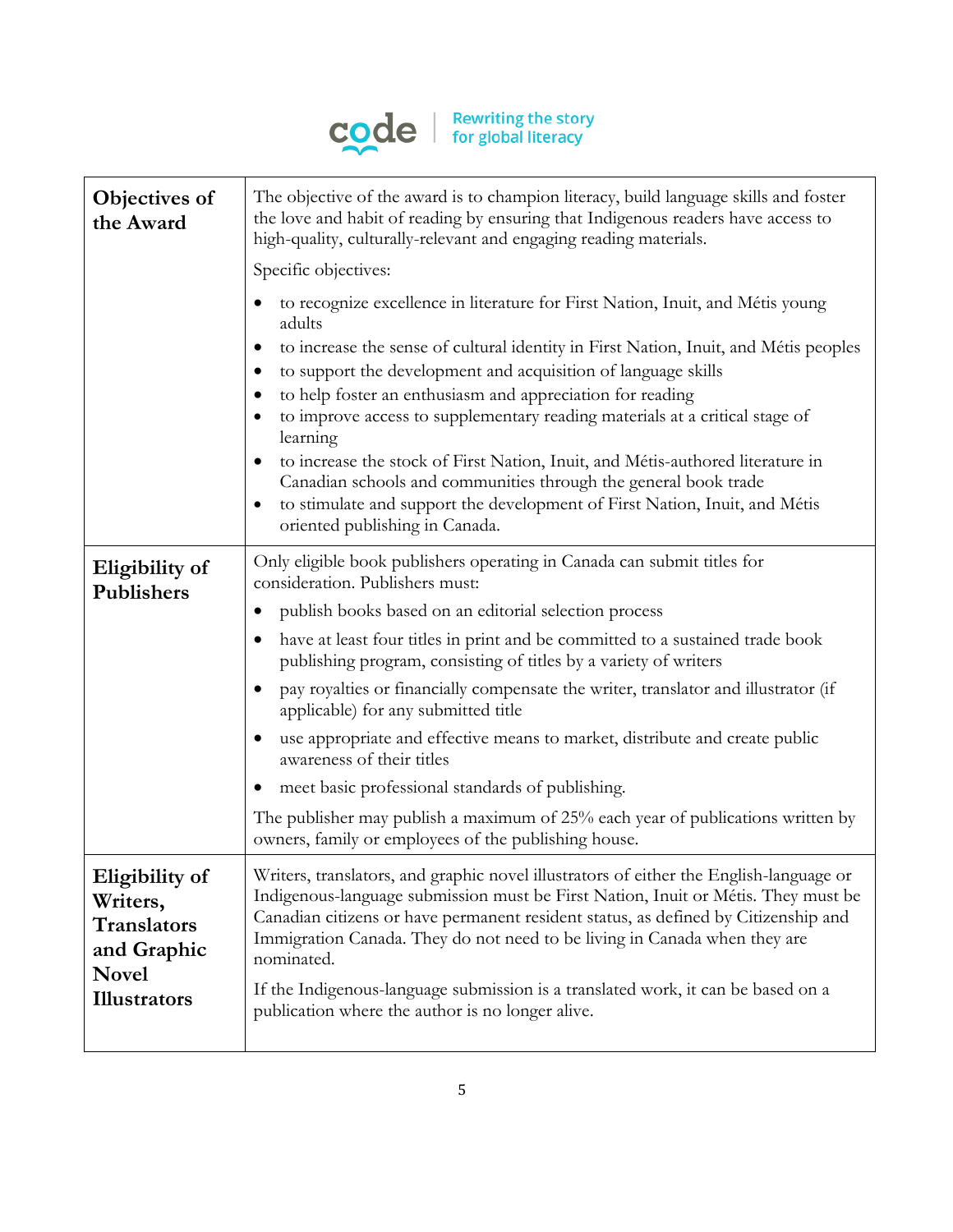

| Eligibility of<br><b>Titles</b> | The Award is for Young Adult literature and is open to novels, short story and<br>poetry collections by a single author, graphic novels, hi/lo fiction, and creative non-<br>fiction created by First Nation, Inuit, and Métis writers, illustrators, and translators.                                                                    |
|---------------------------------|-------------------------------------------------------------------------------------------------------------------------------------------------------------------------------------------------------------------------------------------------------------------------------------------------------------------------------------------|
| English-                        | We are not accepting non-fiction titles at this time.                                                                                                                                                                                                                                                                                     |
| Language<br>Category            | For this award, the term young adult and youth generally refers to readers from ages<br>12 through 18, and a reading level starting at grade 6.                                                                                                                                                                                           |
|                                 | <b>English-Language Category</b>                                                                                                                                                                                                                                                                                                          |
|                                 | The main language of the published book or manuscript must be English<br>$\bullet$<br>Works translated by an eligible translator into English from French or from an<br>٠<br>Indigenous language are eligible. The award is shared equally between the writer<br>and translator.                                                          |
|                                 | For graphic novels, the award is shared equally between the writer and illustrator.<br>$\bullet$                                                                                                                                                                                                                                          |
|                                 | Revised editions are eligible only if the majority of the work is deemed new,<br>$\bullet$<br>excluding a foreword written by the writer or editor.                                                                                                                                                                                       |
|                                 | Works, or sections of works, may have been previously published in magazines.<br>$\bullet$                                                                                                                                                                                                                                                |
|                                 | Adaptations are eligible. An adaptation is the new form of a literary work, a free<br>$\bullet$<br>interpretation of an existing text that has been modified enough to transform it<br>into an original new work. An adaptation must bring the original work to<br>another literary genre than that for which it was originally intended. |
|                                 | Co-authored works (no more than two eligible writers) may be submitted,<br>$\bullet$<br>provided they are expressed in a single voice. The award is shared equally<br>between the two writers.                                                                                                                                            |
|                                 | The award is given for literary and artistic excellence for works that are accessible,<br>written at the appropriate reading level, and culturally relevant to First Nations,<br>Inuit, and Metis young adults.                                                                                                                           |
|                                 | The features in the list below are <b>not</b> requirements for consideration, however<br>before submitting a book or manuscript for consideration, publishers should review<br>the story and consider these questions:                                                                                                                    |
|                                 | Does the story appeal to young adults aged 12 through 18?<br>Is it emotionally relatable?<br>$\bullet$                                                                                                                                                                                                                                    |
|                                 | Does it contain one or more of the many issues and subject matters that<br>Indigenous youth deal with?                                                                                                                                                                                                                                    |
|                                 | Is the main character (or one of characters) ages 12-18?                                                                                                                                                                                                                                                                                  |
|                                 |                                                                                                                                                                                                                                                                                                                                           |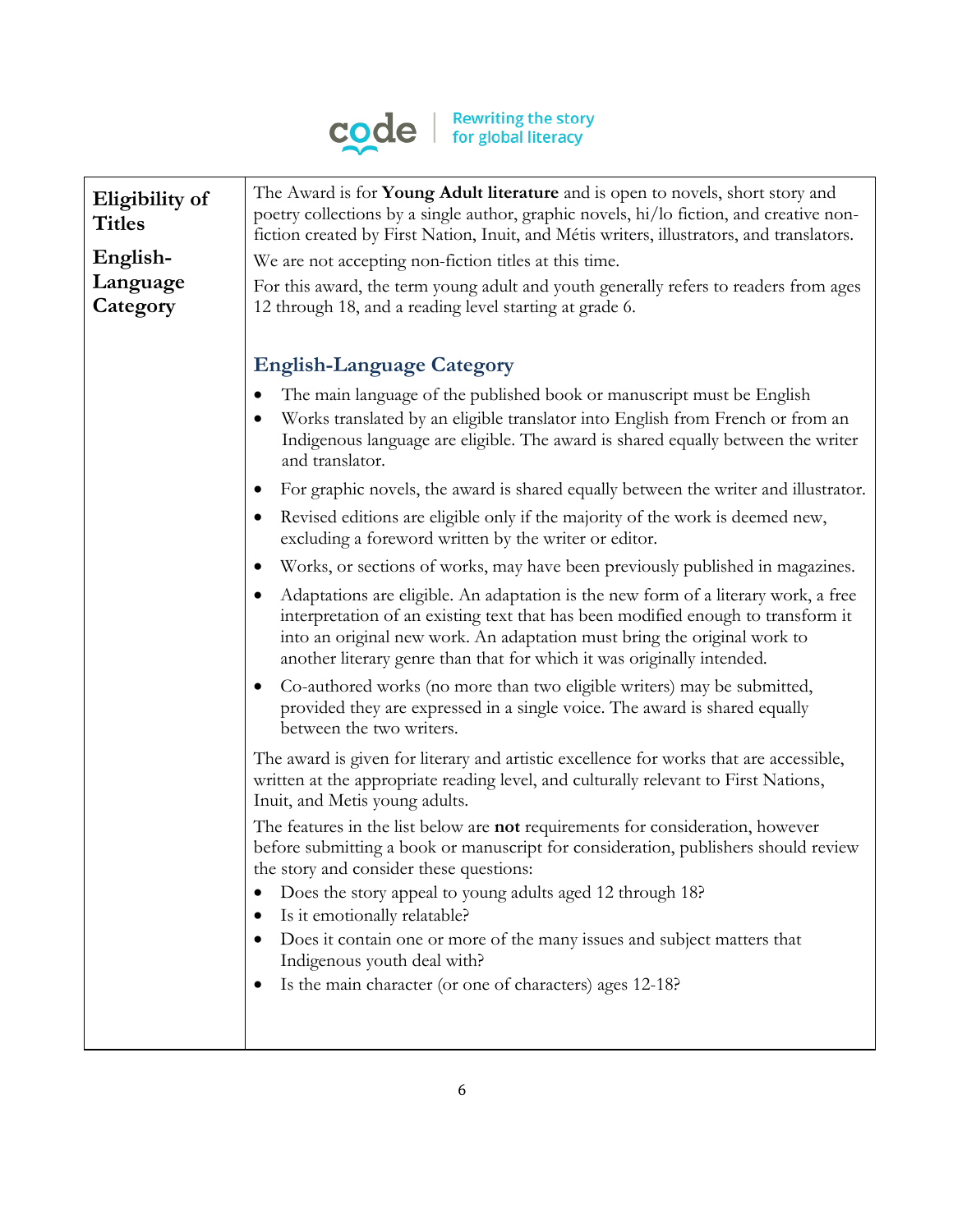

| Eligibility of       | Eligibility of professionally published books                                                                                                                                                                                                                                          |
|----------------------|----------------------------------------------------------------------------------------------------------------------------------------------------------------------------------------------------------------------------------------------------------------------------------------|
| <b>Titles</b>        | • First Canadian English edition trade books.                                                                                                                                                                                                                                          |
| English-<br>Language | Titles must be published and available on the market between<br>February 15, 2018 and April 30, 2019.                                                                                                                                                                                  |
| (continued)          | • Books must have an ISBN, be distributed in Canada and be available in Canadian<br>bookstores.                                                                                                                                                                                        |
|                      | • Young Adult works must have a minimum of 20,000 words or 80 pages.<br>Exceptions will be made for hi-lo reading material, graphic novels, and poetry<br>collections which may have a minimum of 14,000 words. Publishers must provide<br>the reading score/level for these books.    |
|                      | Publishers may submit books in the form of advance reading copies or bound<br>proofs.                                                                                                                                                                                                  |
|                      | All proof copies must be bound: loose or stapled sheets will not be accepted.<br>• Unedited proofs will not be accepted.                                                                                                                                                               |
|                      | • Proofs that do not contain the same information as the published work (the final<br>version of the acknowledgements, the blurbs that will appear on the jacket, the<br>indexes, etc.) will not be accepted.                                                                          |
|                      | • The final book jacket is not required.                                                                                                                                                                                                                                               |
|                      | • Publishers submitting proofs to the competition must send an additional four<br>copies of the final book to the National Reading Campaign before August 30,<br>2019.                                                                                                                 |
|                      | Eligibility of manuscripts                                                                                                                                                                                                                                                             |
|                      | • All manuscripts must be geared towards youth Indigenous readers.                                                                                                                                                                                                                     |
|                      | • All manuscripts must have a minimum of $20,000$ words or 80 pages. Exceptions<br>will be made for hi-lo reading material, graphic novels, and poetry collections<br>which may have a minimum of 14,000 words/48 pages. Publishers must provide<br>the reading score for these books. |
|                      | • Manuscripts must be bound: no loose or stapled sheets will be accepted.                                                                                                                                                                                                              |
|                      | • Manuscripts will be assessed alongside published books; it is mandatory that<br>manuscripts be edited.                                                                                                                                                                               |
|                      | • Publishers must have negotiated and signed a contract with the writer prior to<br>beginning any editing or production work on the manuscript.                                                                                                                                        |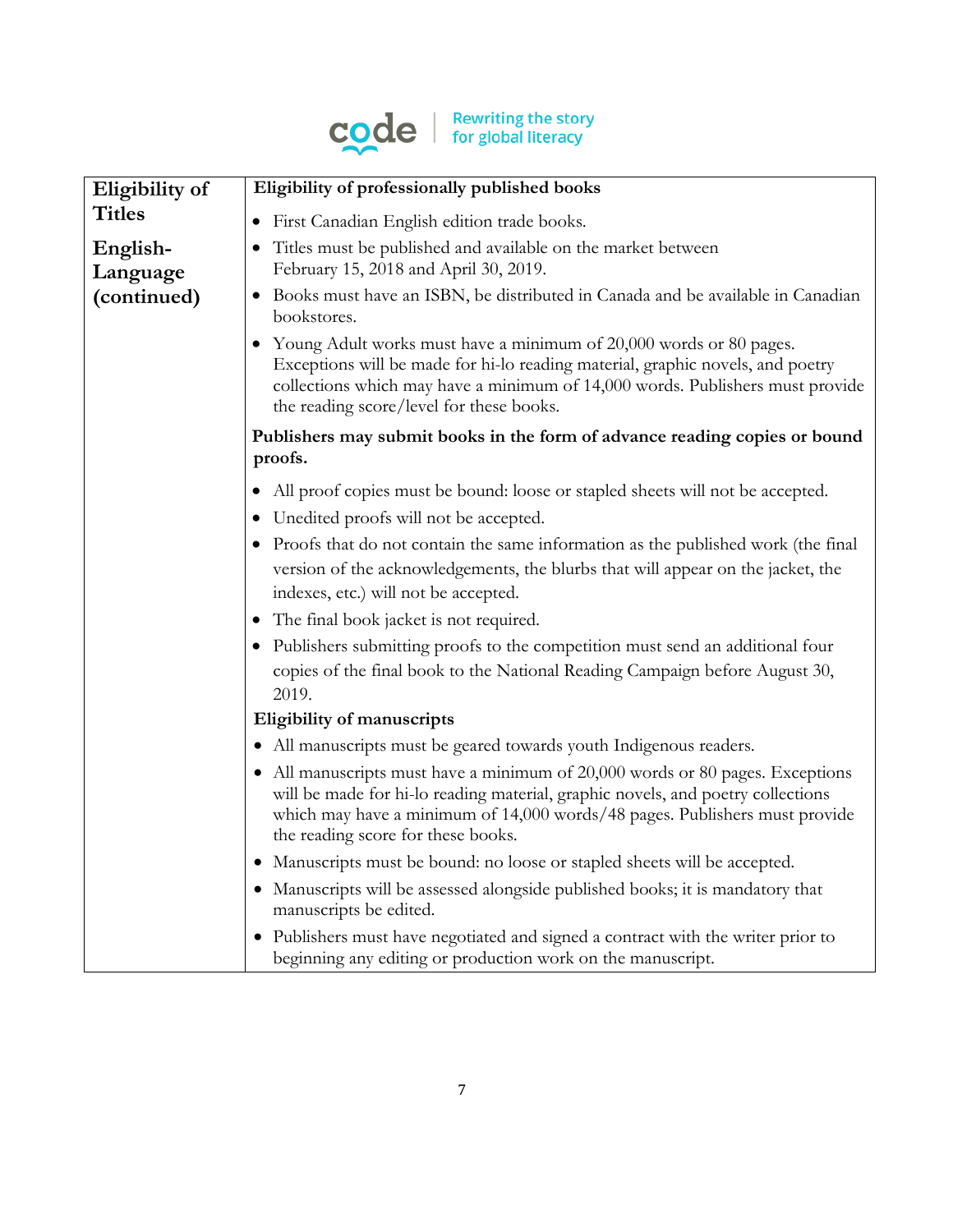

| Eligibility of  | Ineligible titles                                                                                                                                                                                                                                                                                                             |
|-----------------|-------------------------------------------------------------------------------------------------------------------------------------------------------------------------------------------------------------------------------------------------------------------------------------------------------------------------------|
| Titles English- | Manuscripts that have already been submitted to the Award.<br>$\bullet$                                                                                                                                                                                                                                                       |
| Language        | Selections containing material that has previously been awarded the Burt Award.<br>$\bullet$                                                                                                                                                                                                                                  |
| (continued)     | New editions, reprints, books or manuscripts that do not include substantial<br>٠<br>changes to the manuscript.                                                                                                                                                                                                               |
|                 | Self-published books (only eligible book publishers operating in Canada can<br>$\bullet$<br>submit titles for consideration).                                                                                                                                                                                                 |
|                 | or Non-literary biographies.<br>$\bullet$                                                                                                                                                                                                                                                                                     |
|                 | Textbooks or instruction guides, academic and scholarly publications, academic<br>$\bullet$<br>theses, conference proceedings, illustrated (coffee-table) books, how-to and self-<br>help books, guide books, cookbooks, exhibition catalogues, transcripts of<br>interviews, directories, reference books or bibliographies. |
|                 | Publications in alternate media such as CD-ROMs, multi-media publishing,<br>$\bullet$<br>internet-based books (e-books), kits, brochures, etc.                                                                                                                                                                                |
| Eligibility of  | The Award is for Young Adult literature and is open to novels, short story and                                                                                                                                                                                                                                                |
| <b>Titles</b>   | poetry collections by a single author, graphic novels, hi/lo fiction, and creative non-                                                                                                                                                                                                                                       |
| Indigenous-     | fiction created by First Nation, Inuit, and Métis writers, illustrators, and translators.                                                                                                                                                                                                                                     |
| Language        | We are not accepting children's picture books or non-fiction titles at this time.                                                                                                                                                                                                                                             |
| Category        | For this award, the term young adult and youth generally refers to readers from ages<br>12 through 18, and a reading level starting at grade 6.                                                                                                                                                                               |
|                 | <b>Indigenous-Language Category</b>                                                                                                                                                                                                                                                                                           |
|                 | The main language of the published book or manuscript must an Indigenous-<br>$\bullet$<br>language listed by Statistics Canada.                                                                                                                                                                                               |
|                 | Works translated by an eligible translator from English or French into an<br>$\bullet$<br>Indigenous language are eligible. The award is shared equally between the writer<br>and translator.                                                                                                                                 |
|                 | If the submission is a translated work, it must be based on a publication that was<br>$\bullet$<br>written and/or illustrated by a First Nation, Inuit, and Métis creator.                                                                                                                                                    |
|                 | The translated work can be based on a publication where the author is no longer<br>alive                                                                                                                                                                                                                                      |
|                 | Indigenous-language submissions must be accompanied by English-language<br>$\bullet$<br>translations (for purposes of eligibility/adjudication), which reflect the quality<br>and content of the Indigenous-language work.                                                                                                    |
|                 | For graphic novels, the award is shared equally between the writer, translator and<br>$\bullet$<br>illustrator.                                                                                                                                                                                                               |
|                 |                                                                                                                                                                                                                                                                                                                               |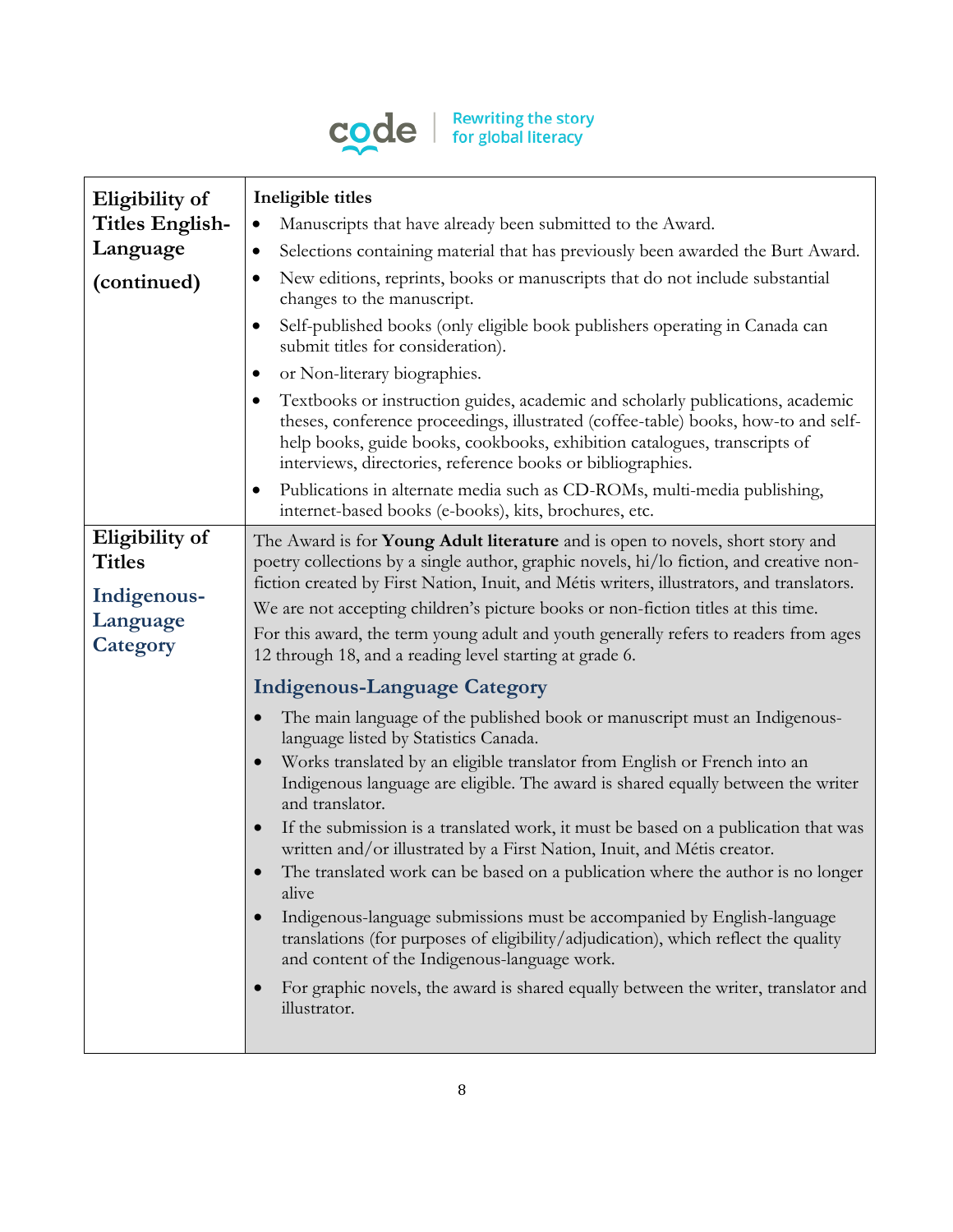

| Indigenous-<br>Language | Revised editions are eligible only if the majority of the work is deemed new,<br>$\bullet$<br>excluding a foreword written by the writer or editor.                                                                                                                                                                                       |
|-------------------------|-------------------------------------------------------------------------------------------------------------------------------------------------------------------------------------------------------------------------------------------------------------------------------------------------------------------------------------------|
| (continued)             | Translations of English language text are considered new work.<br>$\bullet$                                                                                                                                                                                                                                                               |
|                         | Works, or sections of works, may have been previously published in magazines.<br>$\bullet$                                                                                                                                                                                                                                                |
|                         | Adaptations are eligible. An adaptation is the new form of a literary work, a free<br>$\bullet$<br>interpretation of an existing text that has been modified enough to transform it<br>into an original new work. An adaptation must bring the original work to<br>another literary genre than that for which it was originally intended. |
|                         | Co-authored works (no more than two eligible writers) may be submitted,<br>$\bullet$<br>provided they are expressed in a single voice. The award is shared equally<br>between the two writers.                                                                                                                                            |
|                         | The award is given for literary and artistic excellence for works that are accessible,<br>written at the appropriate reading level, and culturally relevant to First Nations,<br>Inuit, and Metis young adults.                                                                                                                           |
|                         | The features in the list below are not requirements for consideration, however<br>before submitting a book or manuscript for consideration, publishers should review<br>the story and consider these questions:                                                                                                                           |
|                         | Does the story appeal to young adults aged 12 through 18?                                                                                                                                                                                                                                                                                 |
|                         | Is it emotionally relatable?                                                                                                                                                                                                                                                                                                              |
|                         | Does it contain one or more of the many issues and subject matters that<br>$\bullet$<br>Indigenous youth deal with?                                                                                                                                                                                                                       |
|                         | Is the main character (or one of characters) ages 12-18?<br>$\bullet$                                                                                                                                                                                                                                                                     |
|                         | Eligibility of professionally published books                                                                                                                                                                                                                                                                                             |
|                         | First Canadian edition trade books.<br>$\bullet$                                                                                                                                                                                                                                                                                          |
|                         | For the first year of the award (2019) titles must be published and available on<br>the market between January 1, 2014 and April 30, 2019.                                                                                                                                                                                                |
|                         | Books must have an ISBN, be distributed in Canada and be available to be<br>$\bullet$<br>ordered by Canadian bookstores or libraries.                                                                                                                                                                                                     |
|                         | Young Adult works must have a minimum of 20,000 words or 80 pages.<br>Exceptions will be made for hi-lo reading material, graphic novels, and poetry<br>collections, which may have a minimum of 14,000 words / 48 page minimum.<br>Publishers must provide the reading score/level for these books.                                      |
|                         | Publishers may submit books in the form of advance reading copies or bound<br>proofs.                                                                                                                                                                                                                                                     |
|                         | All proof copies must be bound: loose or stapled sheets will not be accepted.                                                                                                                                                                                                                                                             |
|                         | Unedited proofs will not be accepted.<br>$\bullet$                                                                                                                                                                                                                                                                                        |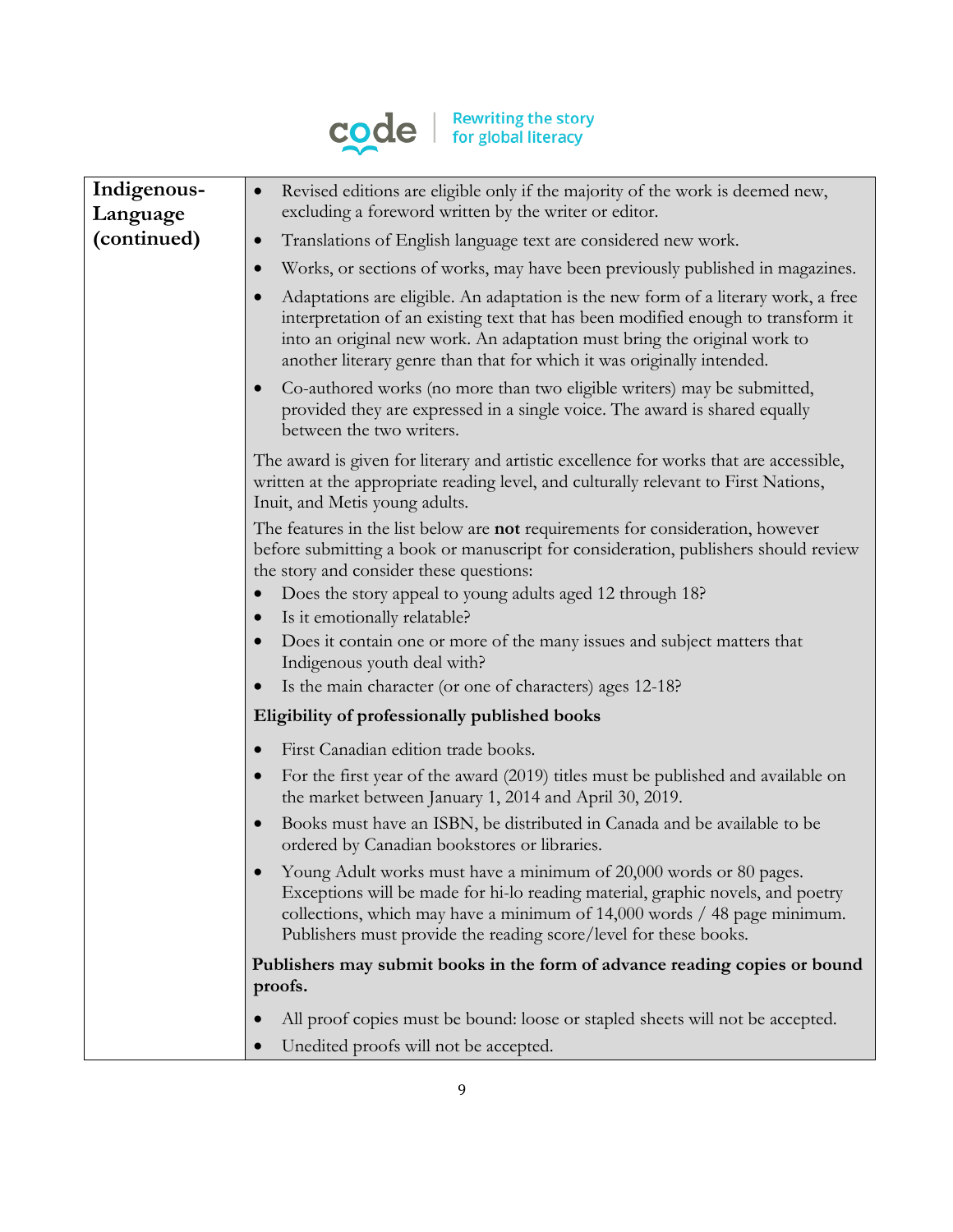

| Indigenous- | Proofs that do not contain the same information as the published work (the final                                                                                                                                                                                                                                 |
|-------------|------------------------------------------------------------------------------------------------------------------------------------------------------------------------------------------------------------------------------------------------------------------------------------------------------------------|
| Language    | version of the acknowledgements, the blurbs that will appear on the jacket, the                                                                                                                                                                                                                                  |
| (continued) | indexes, etc.) will not be accepted.                                                                                                                                                                                                                                                                             |
|             | The final book jacket is not required.<br>$\bullet$                                                                                                                                                                                                                                                              |
|             | Publishers submitting proofs to the competition must send an additional four<br>copies of the final book to the National Reading Campaign before August 30,<br>2019.                                                                                                                                             |
|             | Eligibility of manuscripts                                                                                                                                                                                                                                                                                       |
|             | All manuscripts must be geared towards youth Indigenous readers.<br>$\bullet$                                                                                                                                                                                                                                    |
|             | All manuscripts must have a minimum of 20,000 words or 80 pages. Exceptions<br>will be made for hi-lo reading material, graphic novels, and poetry collections<br>which may have a minimum of 14,000 words/48 pages. Publishers must provide<br>the reading score for these books.                               |
|             | Manuscripts must be bound: no loose or stapled sheets will be accepted.<br>$\bullet$                                                                                                                                                                                                                             |
|             | Manuscripts will be assessed alongside published books; it is mandatory that<br>manuscripts be edited.                                                                                                                                                                                                           |
|             | Publishers must have negotiated and signed a contract with the<br>writer/translator/illustrator prior to beginning any editing or production work on<br>the manuscript.                                                                                                                                          |
|             | Ineligible titles                                                                                                                                                                                                                                                                                                |
|             | Manuscripts that have already been submitted to the Award.                                                                                                                                                                                                                                                       |
|             | Selections containing material that has previously been awarded the Burt Award.<br>$\bullet$                                                                                                                                                                                                                     |
|             | New editions, reprints, books or manuscripts that do not include substantial<br>changes to the manuscript.                                                                                                                                                                                                       |
|             | Self-published books (only eligible book publishers operating in Canada can<br>$\bullet$<br>submit titles for consideration).                                                                                                                                                                                    |
|             | or Non-literary biographies.<br>$\bullet$                                                                                                                                                                                                                                                                        |
|             | Textbooks or instruction guides, academic and scholarly publications, academic<br>theses, conference proceedings, illustrated (coffee-table) books, how-to and self-<br>help books, guide books, cookbooks, exhibition catalogues, transcripts of<br>interviews, directories, reference books or bibliographies. |
|             | Publications in alternate media such as CD-ROMs, multi-media publishing,<br>internet-based books (e-books), kits, brochures, etc.                                                                                                                                                                                |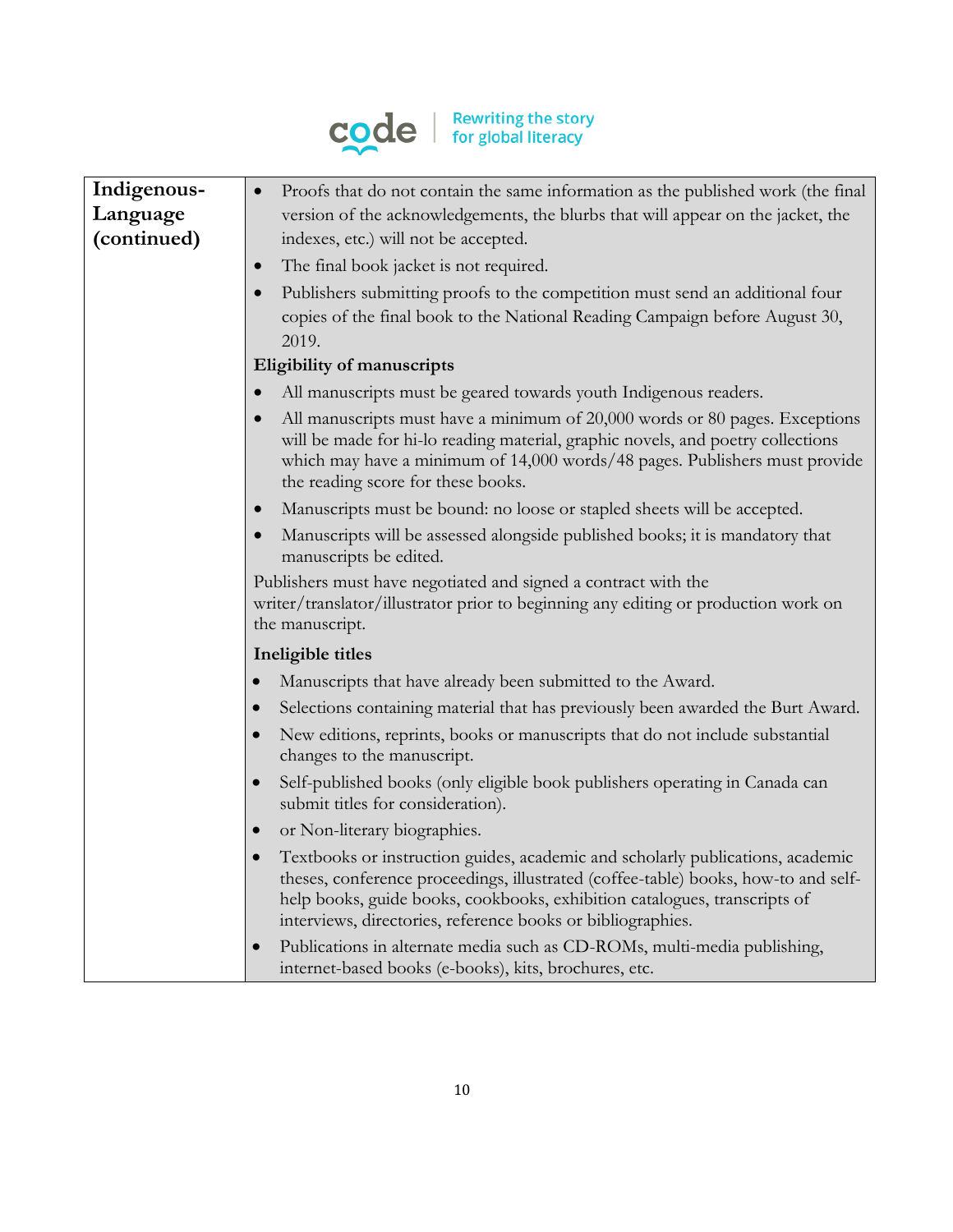

| Nomination<br><b>Process</b> | Publishers must complete a separate Publisher's Nomination Form for each eligible<br>title in each category.<br>There are two Publisher Nomination Forms.<br>English-language category submissions                                                                                                                                                                                                                                                                                                                                                                               |
|------------------------------|----------------------------------------------------------------------------------------------------------------------------------------------------------------------------------------------------------------------------------------------------------------------------------------------------------------------------------------------------------------------------------------------------------------------------------------------------------------------------------------------------------------------------------------------------------------------------------|
|                              | Indigenous-language category submissions.<br>Send the completed form with four copies of the book or bound manuscript to the<br>National Reading Campaign. All submissions must be received by the August 30<br>deadline.                                                                                                                                                                                                                                                                                                                                                        |
|                              | Publisher Nomination Forms are available: www.burtawards.org or<br>www.nationalreadingcampaign.ca                                                                                                                                                                                                                                                                                                                                                                                                                                                                                |
| Assessment of<br>Nominations | Peer evaluation is fundamental to the decision-making process. A jury selected from<br>within the Indigenous writing and publishing and education communities in Canada<br>reviews submissions for the CODE Burt Award.                                                                                                                                                                                                                                                                                                                                                          |
|                              | The National Reading Campaign administers the jury process. The jury is made up<br>of First Nations, Inuit, and Métis people. Jury members will be selected with<br>consideration to fair representation of First Nations, Métis, and Inuit, gender,<br>generations and artistic, cultural and regional practices. They will have skills,<br>knowledge, experience, and understanding of young adult literature, literacy,<br>education, and publishing. The jury will consist of one Chair and two representatives<br>and one youth juror. The decisions of the jury are final. |
|                              | The jury examines the eligible works according to literary and artistic excellence and<br>the capacity of works to engage and entertain young First Nation, Inuit, and Métis<br>readers.                                                                                                                                                                                                                                                                                                                                                                                         |
|                              | For queries about eligibility requirements or the submission process please contact:<br>info@nationalreadingcampaign.ca with Burt Award Inquiry in the subject line.                                                                                                                                                                                                                                                                                                                                                                                                             |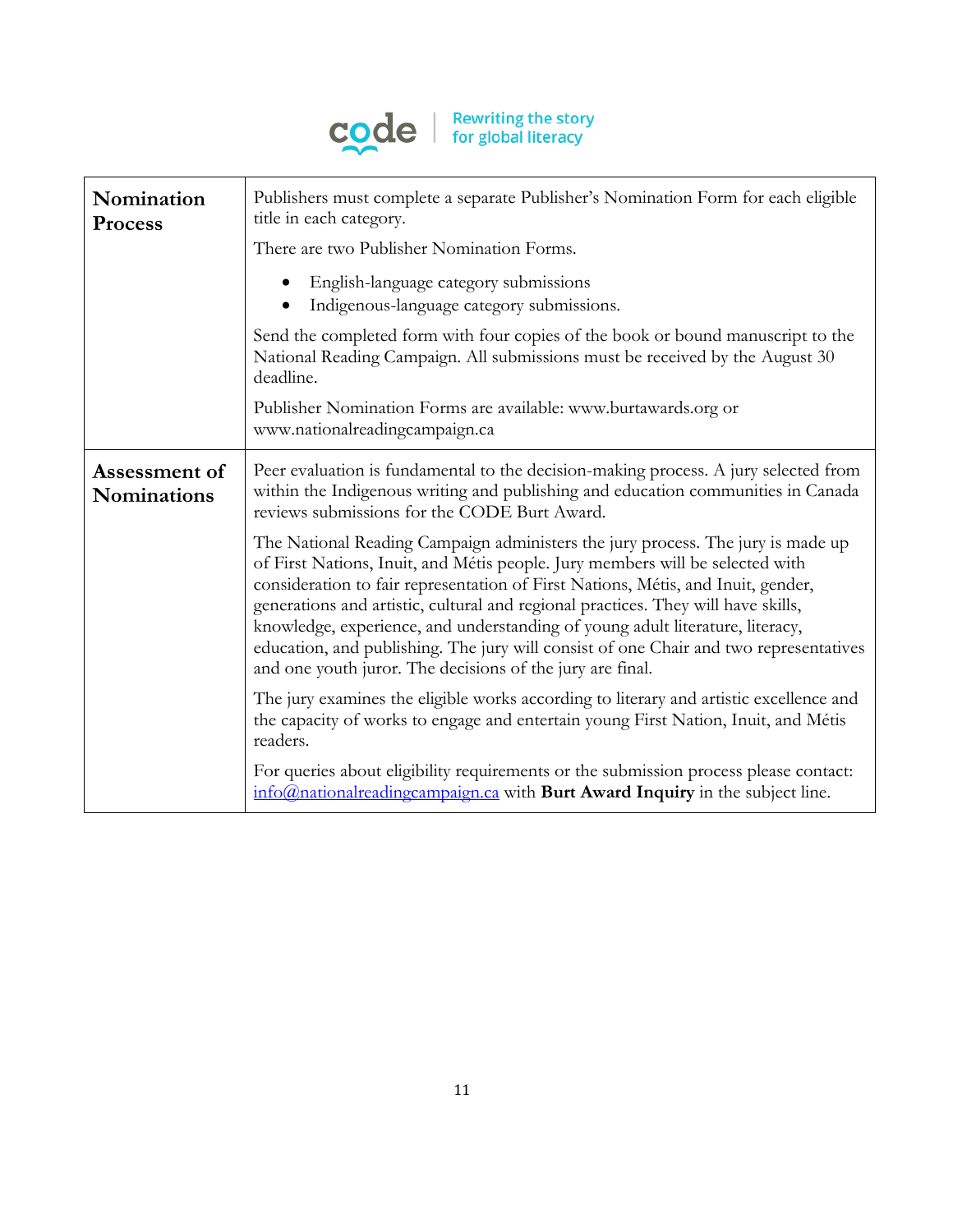

# **IMPORTANT INFORMATION**

| Processing the          | Nomination preparation                                                                                                                                                                                                                                                                                                                                                                                                          |
|-------------------------|---------------------------------------------------------------------------------------------------------------------------------------------------------------------------------------------------------------------------------------------------------------------------------------------------------------------------------------------------------------------------------------------------------------------------------|
| Nomination              | • You are responsible for providing all the information and support material<br>requested.                                                                                                                                                                                                                                                                                                                                      |
|                         | • National Reading Campaign will make eligibility decisions based on the<br>information provided in this nomination.                                                                                                                                                                                                                                                                                                            |
|                         | • Submit only the material requested. Extra material will not be shown to the<br>jury.                                                                                                                                                                                                                                                                                                                                          |
|                         | • The National Reading Campaign is not responsible for the loss or damage of<br>support material submitted.                                                                                                                                                                                                                                                                                                                     |
|                         | • It is important to inform the National Reading Campaign of any changes to<br>your contact details.                                                                                                                                                                                                                                                                                                                            |
|                         | Only one copy of the nomination form is required.                                                                                                                                                                                                                                                                                                                                                                               |
|                         | <b>Response time</b>                                                                                                                                                                                                                                                                                                                                                                                                            |
|                         | The publishers and writers, translators or illustrators of the shortlisted books<br>will be notified by CODE, in writing, approximately three months after the<br>August 30, 2019 deadline. They must agree to keep the results confidential until<br>the public announcement of the winning and honour book titles. The shortlist<br>will be announced in November and the winners will be announced at a<br>subsequent event. |
|                         | <b>Previous winners</b>                                                                                                                                                                                                                                                                                                                                                                                                         |
|                         | Please consult the CODE Burt Award website (www.burtaward.org) for the list<br>of past winners.                                                                                                                                                                                                                                                                                                                                 |
| Personal<br>Information | The National Reading Campaign shares the names and contact information,<br>including the address, email address and telephone numbers of the publishers<br>and the winners with CODE. This information is used by CODE to notify the<br>publishers and winners.                                                                                                                                                                 |
|                         | CODE is subject to the Personal Information Protection and Electronic<br>Documents Act.                                                                                                                                                                                                                                                                                                                                         |